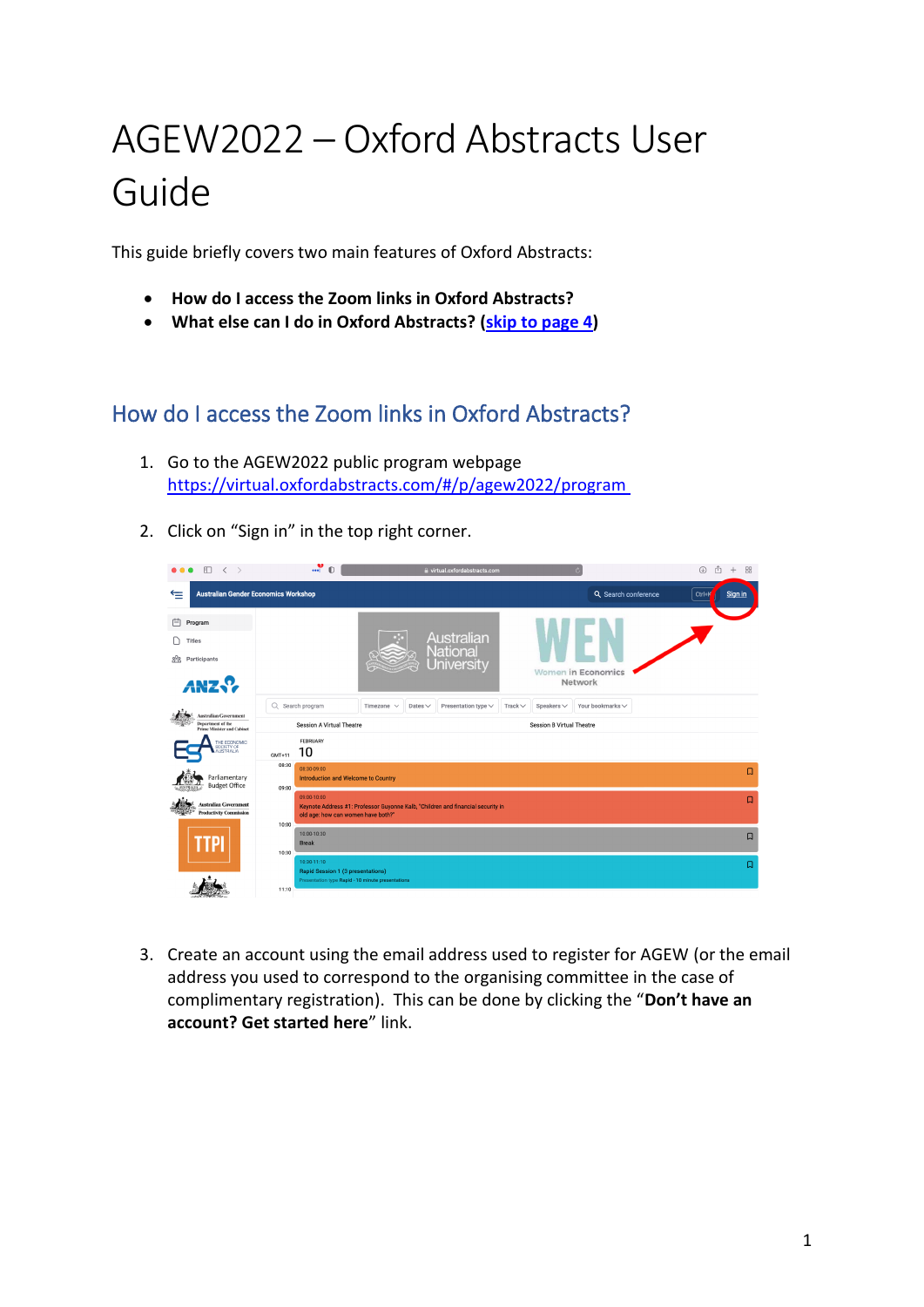| $\circ \circ \circ \quad \Box \quad \langle \quad \rangle$ | $\overset{\text{\normalsize{0}}}{\mathstrut\cdots}$<br>$\mathbb{O}$ | virtual.oxfordabstracts.com<br>$\mathcal{C}$ | $\begin{array}{c} \textcircled{\tiny 1} \end{array}$<br>$+$ 88<br>m |
|------------------------------------------------------------|---------------------------------------------------------------------|----------------------------------------------|---------------------------------------------------------------------|
|                                                            |                                                                     |                                              |                                                                     |
|                                                            |                                                                     |                                              |                                                                     |
|                                                            |                                                                     |                                              |                                                                     |
|                                                            |                                                                     |                                              |                                                                     |
|                                                            |                                                                     | <b>Sign in to Oxford Abstracts</b>           |                                                                     |
|                                                            |                                                                     | virtual conference                           |                                                                     |
|                                                            |                                                                     | Don't have an account? Get started here      |                                                                     |
|                                                            | Email                                                               |                                              |                                                                     |
|                                                            | Your Oxford Abstracts email                                         | $\overline{\mathbf{v}}_0$                    |                                                                     |
|                                                            | Password                                                            |                                              |                                                                     |
|                                                            | Your password                                                       | $\overline{\mathbf{v}}_0$                    |                                                                     |
|                                                            | Forgotten password?                                                 |                                              |                                                                     |
|                                                            |                                                                     |                                              |                                                                     |
|                                                            |                                                                     | Sign in                                      |                                                                     |
|                                                            |                                                                     | Or continue with                             |                                                                     |
|                                                            | in Linkedin                                                         | <b>G</b> Google                              |                                                                     |
|                                                            |                                                                     |                                              |                                                                     |

Follow the prompts to create your account.

4. Click on the session you'd like to watch (e.g. Session 1A) and click on the "**Click here for Zoom link to session**". Please note Zoom links will not be available through Oxford Abstract until one week before the AGEW.

| $\square$<br>$\langle \rangle$<br>$\bullet$ $\bullet$ $\bullet$          |                                                                                                                    | $\cdot$ <sup>0</sup> $\cdot$                                             | iii virtual.oxfordabstracts.com                        |                                                     |                       | 88<br>$\circledcirc$<br>m |
|--------------------------------------------------------------------------|--------------------------------------------------------------------------------------------------------------------|--------------------------------------------------------------------------|--------------------------------------------------------|-----------------------------------------------------|-----------------------|---------------------------|
|                                                                          | 1 Program - session 33231 - AGEW2022                                                                               |                                                                          |                                                        |                                                     | Launch Meeting - Zoom |                           |
| $\leftarrow$<br><b>Australian Gender Economics Workshop</b>              |                                                                                                                    |                                                                          |                                                        |                                                     | Q Search conference   | $ $ Ctrl+K $ $            |
| Program                                                                  |                                                                                                                    |                                                                          | Alational                                              |                                                     |                       |                           |
| $\bigcap$ Titles                                                         |                                                                                                                    | 11:15-12:50 Thursday, 10 February, 2022                                  |                                                        | 白 口 ×                                               |                       |                           |
|                                                                          |                                                                                                                    | Session 1A: Tax and transfer policies                                    |                                                        |                                                     |                       |                           |
| <sup>on</sup> Participants                                               | Q Search program                                                                                                   | Presentation type Regular - 30 minute presentations<br>Timezone<br>Track |                                                        |                                                     |                       |                           |
|                                                                          | Session A Virtual Theatre                                                                                          | Speakers                                                                 |                                                        |                                                     |                       |                           |
|                                                                          | FEBRUARY<br>10<br>$GMT+11$                                                                                         | Kathryn Smith<br>Parliamentary Budget Office<br>Role Chair               |                                                        |                                                     |                       |                           |
|                                                                          | 08:30<br>08:30-09:00<br>Introduction and Welcome to Count<br>09:00                                                 | <b>CD</b> Click here for Zoom Link to Session                            |                                                        |                                                     |                       | $\Box$                    |
| Australian Government<br>Department of the<br>Prime Minister and Cabinet | 09:00-10:00<br>Keynote Address #1: Professor Guy<br>old age: how can women have both                               | <b>Sponsors</b>                                                          |                                                        |                                                     |                       | $\Box$                    |
| THE ECONOMIC<br><b>SOCIETY OF</b><br>ALISTRALIA                          | 10:00<br>10:00-10:30<br><b>Break</b><br>10:30                                                                      |                                                                          |                                                        |                                                     |                       | $\Box$                    |
| Parliamentary<br><b>Budget Office</b>                                    | 10:30-11:10<br>Rapid Session 1 (3 presentations)<br>Presentation type Rapid - 10 minute prese                      |                                                                          |                                                        |                                                     |                       | $\Box$                    |
| Australian Government<br><b>Productivity Commission</b>                  | 11:10                                                                                                              | <b>Australian Government</b>                                             |                                                        |                                                     |                       |                           |
|                                                                          | 11:15<br>11:15-12:50<br>Session 1A: Tax and transfer policie<br>Presentation type Regular - 30 minute pre<br>12:50 |                                                                          | Department of the<br><b>Prime Minister and Cabinet</b> |                                                     | tns<br>esentations    | $\Box$                    |
|                                                                          | 12:50-13:20<br><b>Break</b>                                                                                        | <b>AUSTRALIA</b>                                                         | Parliamentary<br><b>Budget Office</b>                  |                                                     |                       | $\Box$                    |
|                                                                          | 13:20<br>13:20-14:55<br>Session 2A: Institutions and the labour market                                             |                                                                          |                                                        | Session 2B: Gender and education                    |                       | $\Box$                    |
| <b>Australian Government</b>                                             | Presentation type Regular - 30 minute presentations                                                                |                                                                          |                                                        | Presentation type Regular - 30 minute presentations |                       |                           |